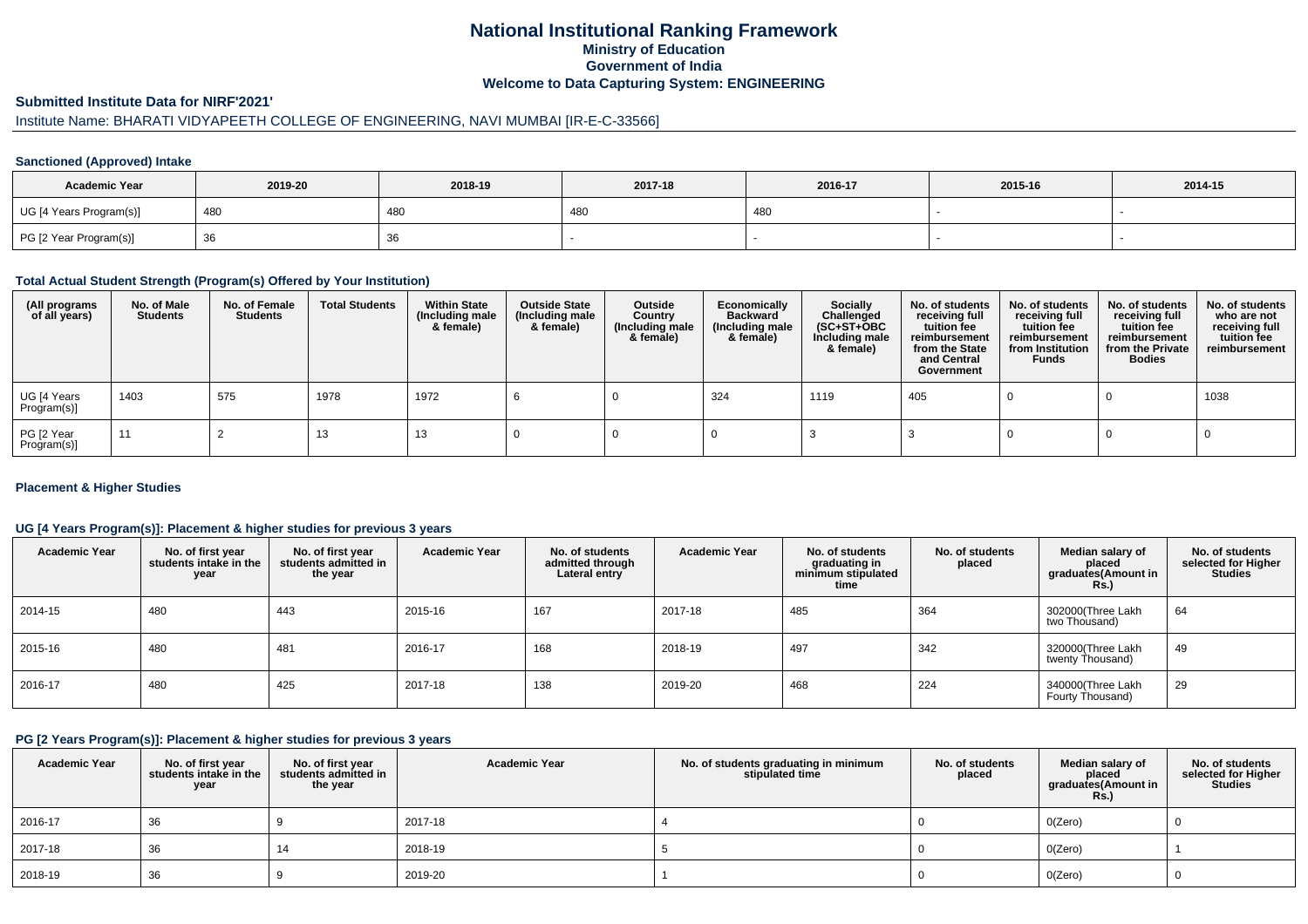#### **Ph.D Student Details**

| Ph.D (Student pursuing doctoral program till 2019-20 Students admitted in the academic year 2020-21 should not be entered here.) |         |                                                            |         |  |  |  |  |
|----------------------------------------------------------------------------------------------------------------------------------|---------|------------------------------------------------------------|---------|--|--|--|--|
|                                                                                                                                  |         | <b>Total Students</b>                                      |         |  |  |  |  |
| Full Time                                                                                                                        |         |                                                            |         |  |  |  |  |
| Part Time                                                                                                                        |         |                                                            |         |  |  |  |  |
|                                                                                                                                  |         | No. of Ph.D students graduated (including Integrated Ph.D) |         |  |  |  |  |
|                                                                                                                                  | 2019-20 | 2018-19                                                    | 2017-18 |  |  |  |  |
| Full Time                                                                                                                        |         |                                                            |         |  |  |  |  |
| Part Time                                                                                                                        |         |                                                            |         |  |  |  |  |

# **Financial Resources: Utilised Amount for the Capital expenditure for previous 3 years**

| <b>Academic Year</b>                                                                                                                                                                   | 2019-20                                                                           | 2018-19                                                                   | 2017-18                                                                            |  |  |  |  |  |
|----------------------------------------------------------------------------------------------------------------------------------------------------------------------------------------|-----------------------------------------------------------------------------------|---------------------------------------------------------------------------|------------------------------------------------------------------------------------|--|--|--|--|--|
|                                                                                                                                                                                        | <b>Utilised Amount</b>                                                            | <b>Utilised Amount</b>                                                    | <b>Utilised Amount</b>                                                             |  |  |  |  |  |
| Annual Capital Expenditure on Academic Activities and Resources (excluding expenditure on buildings)                                                                                   |                                                                                   |                                                                           |                                                                                    |  |  |  |  |  |
| Library (Books, Journals and e-Resources only)                                                                                                                                         | 510902 (Five Lakh Ten Thousand Nine Hundred Two)                                  | 2631355 (Twenty Six Lakh Thirty One Thousand Three<br>Hundred Fifty Five) | 1633687 (Sixteen Lakh Thirty Three Thousand Six Hundred<br>Eighty Seven)           |  |  |  |  |  |
| New Equipment and software for Laboratories                                                                                                                                            | 0 (Zero)                                                                          | 0 (Zero)                                                                  | 0 (Zero)                                                                           |  |  |  |  |  |
| <b>Engineering Workshops</b>                                                                                                                                                           | 68979 (Sixty Eight Thousand Nine Hundred Seventy Nine)                            | 3352668 (Thirty Three Lakh Fifty Two Thousand Six Hundred<br>Sixty Eight) | 4600219 (Fourty Six Lakh Two Hundred Nineteen)                                     |  |  |  |  |  |
| Other expenditure on creation of Capital Assets (For setting up classrooms, seminar hall, conference hall, library, Lab, Engg<br>workshops excluding expenditure on Land and Building) | 59590224 (Five Crore Ninety Five Lakh Ninety Thousand Two<br>Hundred Twenty Four) | 59521071 (Five Crore Ninety Five Lakh Twenty One Thousand<br>Seventy One) | 51344658 (Five Crore Thirteen Lakh Fourt Four Thousand Six<br>Hundred Fifty Eight) |  |  |  |  |  |

# **Financial Resources: Utilised Amount for the Operational expenditure for previous 3 years**

| <b>Academic Year</b>                                                                                                                                                                            | 2019-20                                                                                   | 2018-19                                                                              | 2017-18                                                                            |  |
|-------------------------------------------------------------------------------------------------------------------------------------------------------------------------------------------------|-------------------------------------------------------------------------------------------|--------------------------------------------------------------------------------------|------------------------------------------------------------------------------------|--|
|                                                                                                                                                                                                 | <b>Utilised Amount</b>                                                                    | <b>Utilised Amount</b>                                                               | <b>Utilised Amount</b>                                                             |  |
|                                                                                                                                                                                                 |                                                                                           | <b>Annual Operational Expenditure</b>                                                |                                                                                    |  |
| Salaries (Teaching and Non Teaching staff)                                                                                                                                                      | 131395595 (Thirteen Crore Thirteen Lakh Ninety Five<br>Thousand Five Hundred Ninety Five) | 120707138 (Twelve Crore Seven Lakh Seven Thousand One<br>Hundred Thirty Eight)       | 113734201 (Eleven Crore Thirty Seven Lakh Thirty Four<br>Thousand Two Hundred One) |  |
| Maintenance of Academic Infrastructure or consumables and<br>other running expenditures (excluding maintenance of hostels<br>and allied services, rent of the building, depreciation cost, etc) | 263797 (Two Lakh Sixty Three Thousand Seven Hundred<br>Ninety Seven)                      | 22167444 (Two Crore Twenty One Lakh Sixty Seven<br>Thousand Four Hundred Fourt Four) | 684837 (Six Lakh Eighty Four Thousand Eight Hundred Thirty<br>Seven)               |  |
| Seminars/Conferences/Workshops                                                                                                                                                                  | 0 (Zero)                                                                                  | 271404 (Two Lakh Seventy One Thousand Four Hundred<br>Four)                          | 530 (Five Hundred Thirty)                                                          |  |

**IPR**

| Calendar year            | 2019 | 2018 | 2017 |
|--------------------------|------|------|------|
| No. of Patents Published |      |      |      |
| No. of Patents Granted   |      |      |      |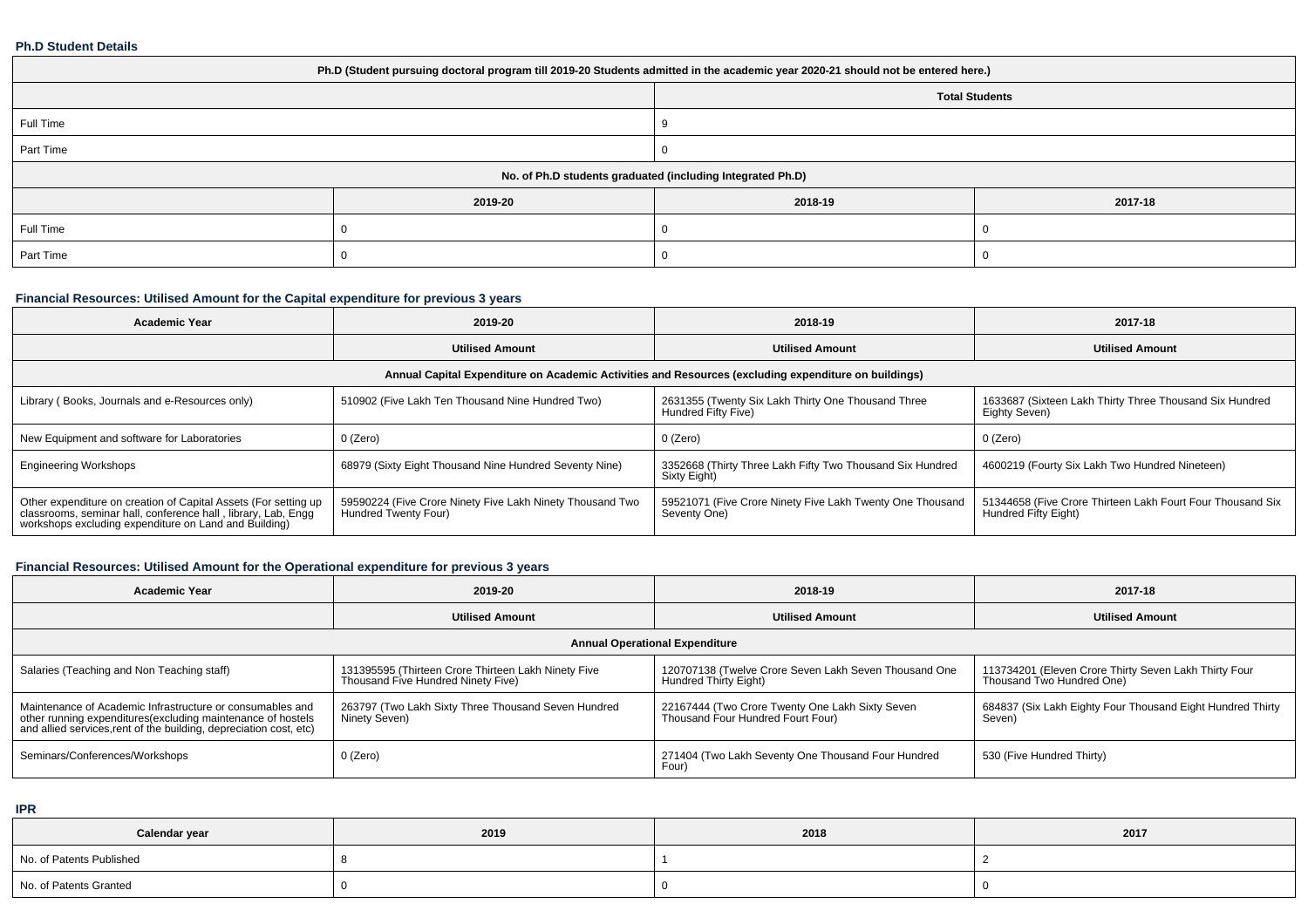### **Sponsored Research Details**

| <b>Financial Year</b>                    | 2019-20                  | 2018-19                  | 2017-18                       |
|------------------------------------------|--------------------------|--------------------------|-------------------------------|
| Total no. of Sponsored Projects          |                          |                          |                               |
| Total no. of Funding Agencies            |                          |                          |                               |
| Total Amount Received (Amount in Rupees) | 190000                   | 180000                   | 125000                        |
| Amount Received in Words                 | One Lakh Ninety Thousand | One Lakh Eighty Thousand | One Lakh Twenty Five Thousand |

### **Consultancy Project Details**

| <b>Financial Year</b>                    | 2019-20                          | 2018-19     | 2017-18 |
|------------------------------------------|----------------------------------|-------------|---------|
| Total no. of Consultancy Projects        |                                  |             |         |
| Total no. of Client Organizations        |                                  |             |         |
| Total Amount Received (Amount in Rupees) | 333000                           | 10000       |         |
| Amount Received in Words                 | Three Lakh Thirty Three Thousand | Ten Thusand | Zero    |

### **PCS Facilities: Facilities of physically challenged students**

| 1. Do your institution buildings have Lifts/Ramps?                                                                                                        | Yes, more than 80% of the buildings |
|-----------------------------------------------------------------------------------------------------------------------------------------------------------|-------------------------------------|
| 2. Do your institution have provision for walking aids, includingwheelchairs and transportation from one building to another for<br>handicapped students? | Yes                                 |
| 3. Do your institution buildings have specially designed toilets for handicapped students?                                                                | Yes, more than 40% of the buildings |

### **Faculty Details**

| Srno           | Name                              | Age | Designation            | Gender | Qualification | <b>Experience (In</b><br>Months) | <b>Is Associated</b><br><b>Last Year</b> | Currently<br>working with<br>institution? | <b>Joining Date</b> | <b>Leaving Date</b> | <b>Association type</b> |
|----------------|-----------------------------------|-----|------------------------|--------|---------------|----------------------------------|------------------------------------------|-------------------------------------------|---------------------|---------------------|-------------------------|
|                | Dr Sona Rupesh<br>Moharir         | 37  | Assistant<br>Professor | Female | Ph.D          | 78                               | Yes                                      | Yes                                       | 08-01-2014          | $\sim$              | Regular                 |
| $\overline{2}$ | Smt Satre Shilpa<br>Mohanrao      | 35  | Assistant<br>Professor | Female | M.E.          | 68                               | Yes                                      | Yes                                       | 25-07-2016          | $\sim$              | Regular                 |
| 3              | Shri Suryawanshi<br>Ravi Dhondiba | 34  | Assistant<br>Professor | Male   | M.Sc.         | 111                              | Yes                                      | No                                        | 10-09-2009          | 31-12-2018          | Regular                 |
| $\overline{4}$ | Shri Nikam Manoj<br>Dattatray     | 31  | Assistant<br>Professor | Male   | M.E.          | 128                              | Yes                                      | Yes                                       | 04-08-2011          | $\sim$              | Regular                 |
| 5              | Shri Sawant<br>Tukaram Namdeo     | 53  | Associate<br>Professor | Male   | M.E.          | 272                              | Yes                                      | Yes                                       | 17-08-1998          | $\sim$              | Regular                 |
| 6              | Shri Chavan<br>Sandip Balkrishna  | 36  | Assistant<br>Professor | Male   | M.Tech        | 104                              | Yes                                      | Yes                                       | 01-09-2012          | $\sim$              | Regular                 |
| $\overline{7}$ | Dr Saoji Bhushan<br>P             | 54  | Professor              | Male   | Ph.D          | 358                              | Yes                                      | Yes                                       | 01-07-2017          | $\sim$              | Regular                 |
| 8              | Shri Shinde Yayati<br>Bhimrao     | 30  | Assistant<br>Professor | Male   | M.Tech        | 80                               | Yes                                      | Yes                                       | 02-01-2014          | $\sim$              | Regular                 |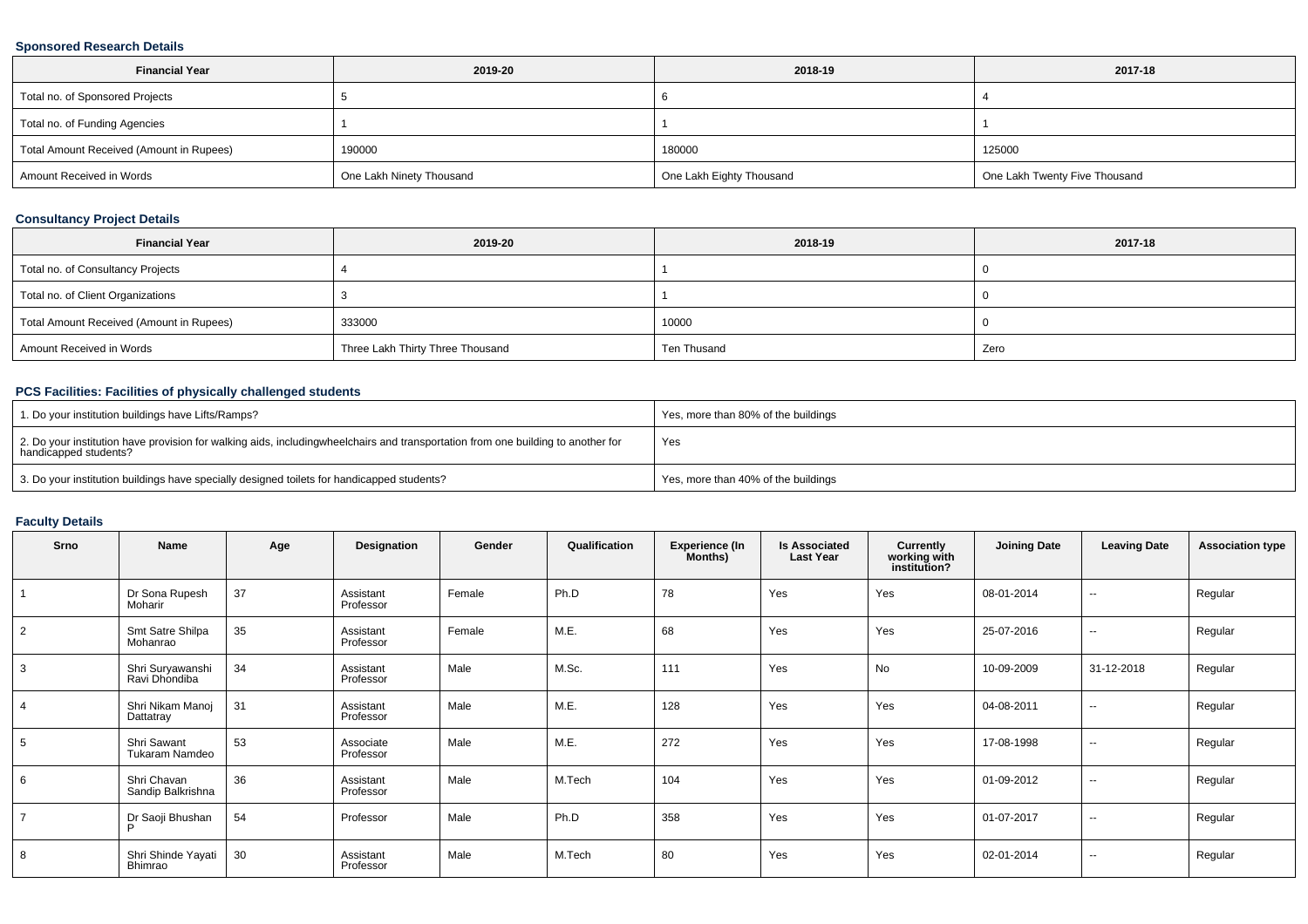| 9  | Smt Patil Swati<br>Shamrao                | 37 | Assistant<br>Professor | Female | M.E.   | 164 | Yes | Yes | 18-08-2007 | --     | Regular |
|----|-------------------------------------------|----|------------------------|--------|--------|-----|-----|-----|------------|--------|---------|
| 10 | Shri Darekar<br>Sachin<br>Hausheeram      | 32 | Assistant<br>Professor | Male   | M.E.   | 116 | Yes | Yes | 27-07-2011 | --     | Regular |
| 11 | Shri Kharmate<br>Ganpati Martant          | 46 | Assistant<br>Professor | Male   | M.Sc.  | 260 | Yes | Yes | 23-08-1999 | ш.     | Regular |
| 12 | Smt Wankhade<br>Sushma Dilip              | 47 | Assistant<br>Professor | Female | M.E.   | 166 | Yes | Yes | 07-06-2007 | ш.     | Regular |
| 13 | Smt Sahu Sonali<br>Dayanand               | 31 | Assistant<br>Professor | Female | M.Tech | 68  | Yes | Yes | 01-02-2015 | ш.     | Regular |
| 14 | Smt Thakare<br>Sheetal Ravindra           | 40 | Assistant<br>Professor | Female | M.E.   | 181 | Yes | Yes | 15-02-2006 | ш.     | Regular |
| 15 | Smt Shukla<br>Anuradha                    | 40 | Assistant<br>Professor | Female | M.A    | 104 | Yes | Yes | 18-07-2012 | ш.     | Regular |
| 16 | Shri Radakar Dilip<br>Bhagwatrao          | 33 | Assistant<br>Professor | Male   | M.Tech | 92  | Yes | Yes | 08-07-2013 | ш.     | Regular |
| 17 | Shri Sutar Anand<br>Vijay                 | 45 | Assistant<br>Professor | Male   | M.E.   | 190 | Yes | Yes | 02-03-2005 | ш.     | Regular |
| 18 | Shri Mohite<br>Rajendra<br>Balasaheb      | 37 | Assistant<br>Professor | Male   | M.E.   | 152 | Yes | Yes | 05-08-2016 | ш.     | Regular |
| 19 | Shri Sawant<br>Rajkumar Sopan             | 51 | Associate<br>Professor | Male   | M.E.   | 314 | Yes | Yes | 01-09-1994 | --     | Regular |
| 20 | Shri Nikam Sudam<br>Vasant                | 44 | Assistant<br>Professor | Male   | B.E    | 200 | Yes | Yes | 01-01-2004 | --     | Regular |
| 21 | Dr Ingle Dayanand<br>Ragho                | 47 | Professor              | Male   | Ph.D   | 248 | Yes | Yes | 02-07-2003 | --     | Regular |
| 22 | Dr Pawar Sanjay<br>Rangrao                | 43 | Associate<br>Professor | Male   | Ph.D   | 224 | Yes | Yes | 02-08-1999 | --     | Regular |
| 23 | Shri Ukarande<br>Arun Haridas             | 50 | Assistant<br>Professor | Male   | M.E.   | 284 | Yes | Yes | 01-08-1997 | --     | Regular |
| 24 | Smt Mali Ujawala<br>Suryakant             | 43 | Assistant<br>Professor | Female | M.Sc.  | 188 | Yes | Yes | 18-07-2005 | --     | Regular |
| 25 | Shri Patil Vinayak<br>Nivasrao            | 47 | Assistant<br>Professor | Male   | M.Tech | 248 | Yes | Yes | 01-10-2001 | --     | Regular |
| 26 | Smt Nadgaundi<br>Swati Kedar              | 46 | Assistant<br>Professor | Female | M.E.   | 166 | Yes | Yes | 03-01-2007 | --     | Regular |
| 27 | Smt Doke<br>Kanchan Kiran                 | 41 | Assistant<br>Professor | Female | M.E.   | 248 | Yes | Yes | 16-08-2001 | $\sim$ | Regular |
| 28 | Smt Waghamare<br>Shwetambari<br>Pandurang | 37 | Assistant<br>Professor | Female | M.Sc.  | 152 | Yes | Yes | 21-07-2008 | ш,     | Regular |
| 29 | Shri Suryawanshi<br>Pramod Rajaram        | 30 | Assistant<br>Professor | Male   | M.E.   | 116 | Yes | Yes | 01-09-2012 | $\sim$ | Regular |
| 30 | Shri Bulhe<br>Mahesh<br>Mahadevrao        | 47 | Assistant<br>Professor | Male   | B.E    | 236 | Yes | Yes | 20-08-2001 | $\sim$ | Regular |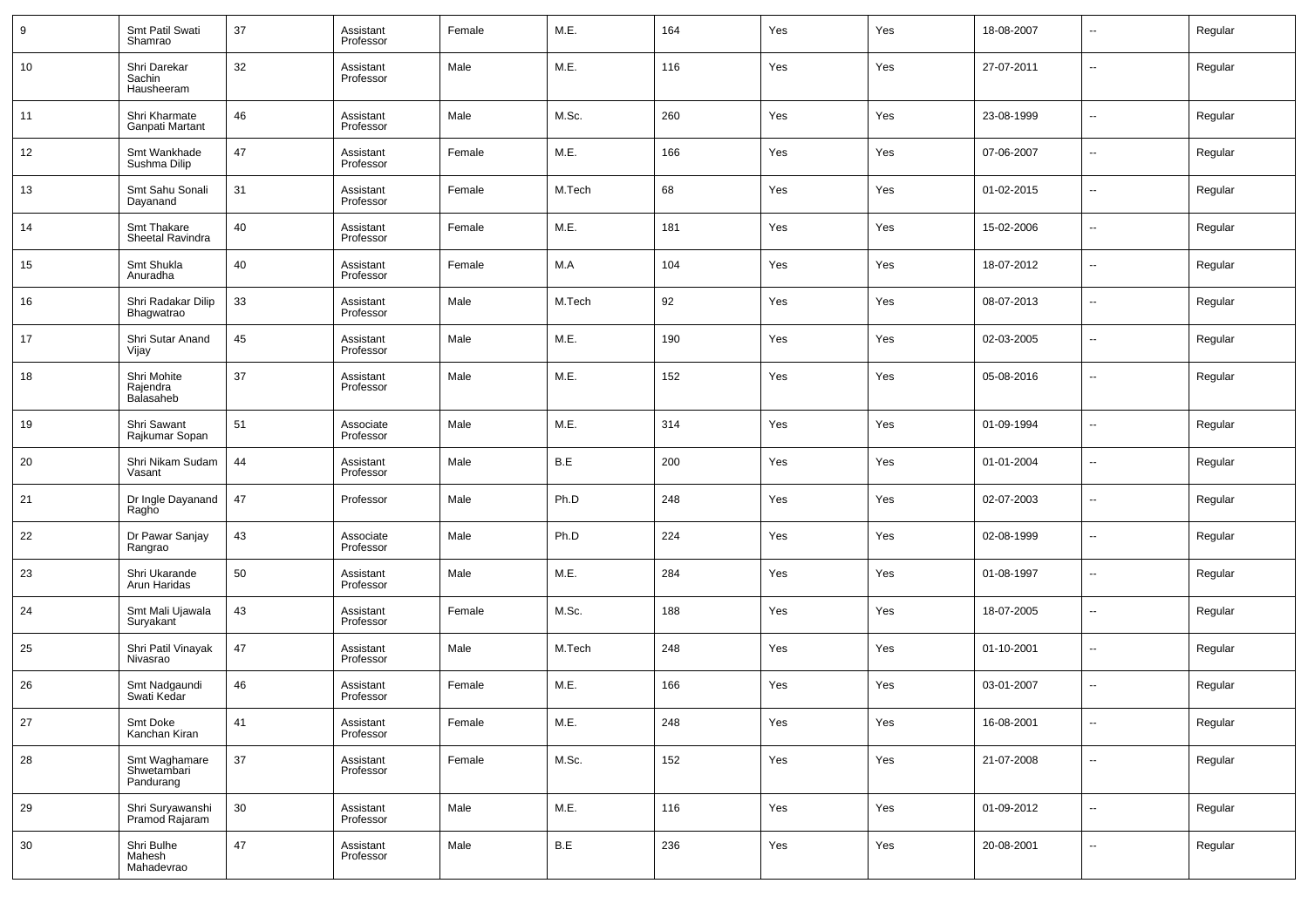| 31 | Shri Suryawanshi<br>Mahesh Arjun     | 38 | Assistant<br>Professor | Male   | M.E.       | 188 | Yes | Yes | 11-07-2005 | $\overline{\phantom{a}}$ | Regular |
|----|--------------------------------------|----|------------------------|--------|------------|-----|-----|-----|------------|--------------------------|---------|
| 32 | Dr Teli Shivgond N                   | 45 | Professor              | Male   | Ph.D       | 274 | Yes | Yes | 01-08-2017 | $\overline{\phantom{a}}$ | Regular |
| 33 | Smt Sawant<br>Padmini Kiran          | 34 | Assistant<br>Professor | Female | M.E.       | 80  | Yes | Yes | 02-01-2014 | $\sim$                   | Regular |
| 34 | Smt Sale Asha<br>Hanmant             | 37 | Assistant<br>Professor | Female | M.E.       | 158 | Yes | Yes | 19-07-2010 | $\overline{\phantom{a}}$ | Regular |
| 35 | Dr Patil Shankar<br>Madhav           | 47 | Associate<br>Professor | Male   | Ph.D       | 171 | Yes | Yes | 20-12-2006 | $\overline{\phantom{a}}$ | Regular |
| 36 | Shri Kadam Amit<br>Vilasrao          | 25 | Assistant<br>Professor | Male   | M.E.       | 47  | Yes | Yes | 16-08-2016 | $\overline{\phantom{a}}$ | Regular |
| 37 | Dr Jadhav<br>Sandhya Dilip           | 48 | Professor              | Female | Ph.D       | 284 | Yes | Yes | 22-03-2005 | $\overline{\phantom{a}}$ | Regular |
| 38 | Smt Kohli Vineeta<br>Vivek           | 61 | Professor              | Female | M.Tech     | 340 | Yes | No  | 17-06-1991 | 30-11-2018               | Regular |
| 39 | Smt Thakare<br>Rajshree<br>Babasaheb | 33 | Assistant<br>Professor | Female | M.E.       | 80  | Yes | Yes | 07-07-2014 | --                       | Regular |
| 40 | Shri Patil Rahul<br>Nathaji          | 38 | Assistant<br>Professor | Male   | M.E.       | 176 | Yes | Yes | 09-10-2006 | ш,                       | Regular |
| 41 | Smt Jog Pritee                       | 41 | Assistant<br>Professor | Female | <b>MBA</b> | 200 | Yes | Yes | 08-07-2013 | ш,                       | Regular |
| 42 | Shri Kanse Sandip<br>Subrao          | 33 | Assistant<br>Professor | Male   | M.E.       | 106 | Yes | Yes | 09-08-2011 | ш,                       | Regular |
| 43 | Smt Pawar<br>Reshma<br>Nandkumar     | 31 | Assistant<br>Professor | Female | M.E.       | 116 | Yes | Yes | 16-08-2011 | --                       | Regular |
| 44 | Smt Kamble Aruna<br>Sanjay           | 41 | Assistant<br>Professor | Female | M.E.       | 162 | Yes | Yes | 25-07-2007 | --                       | Regular |
| 45 | Dr Jeyavel J                         | 38 | Associate<br>Professor | Male   | Ph.D       | 154 | Yes | Yes | 10-08-2017 | ш,                       | Regular |
| 46 | Smt Gurav<br>Shubhangi<br>Nishikant  | 30 | Assistant<br>Professor | Female | M.Tech     | 68  | Yes | Yes | 01-08-2015 | --                       | Regular |
| 47 | Smt Dhakare<br>Bhawana<br>Sahebrao   | 38 | Assistant<br>Professor | Female | M.E.       | 176 | Yes | Yes | 06-06-2007 | --                       | Regular |
| 48 | Dr Bhongade Ajay<br>Surendrarao      | 47 | Professor              | Male   | Ph.D       | 176 | Yes | Yes | 12-04-2016 | --                       | Regular |
| 49 | Smt Khan Firdos<br>Jahan             | 36 | Assistant<br>Professor | Female | M.Tech     | 116 | Yes | Yes | 16-01-2012 | $\overline{\phantom{a}}$ | Regular |
| 50 | Smt Patil Poonam<br>Jagdish          | 40 | Assistant<br>Professor | Female | M.E.       | 164 | Yes | Yes | 07-06-2007 | $\overline{\phantom{a}}$ | Regular |
| 51 | Dr Shingare<br>Shyamla Prakash       | 54 | Professor              | Female | Ph.D       | 308 | Yes | Yes | 01-09-1995 | $\overline{\phantom{a}}$ | Regular |
| 52 | Smt Khetree<br>Surekha Dehu          | 36 | Assistant<br>Professor | Female | M.E.       | 130 | Yes | Yes | 11-09-2009 | $\overline{\phantom{a}}$ | Regular |
| 53 | Smt Kulkarni<br>Sonali Narendra      | 46 | Assistant<br>Professor | Female | M.E.       | 120 | Yes | No  | 06-06-2007 | 09-05-2018               | Regular |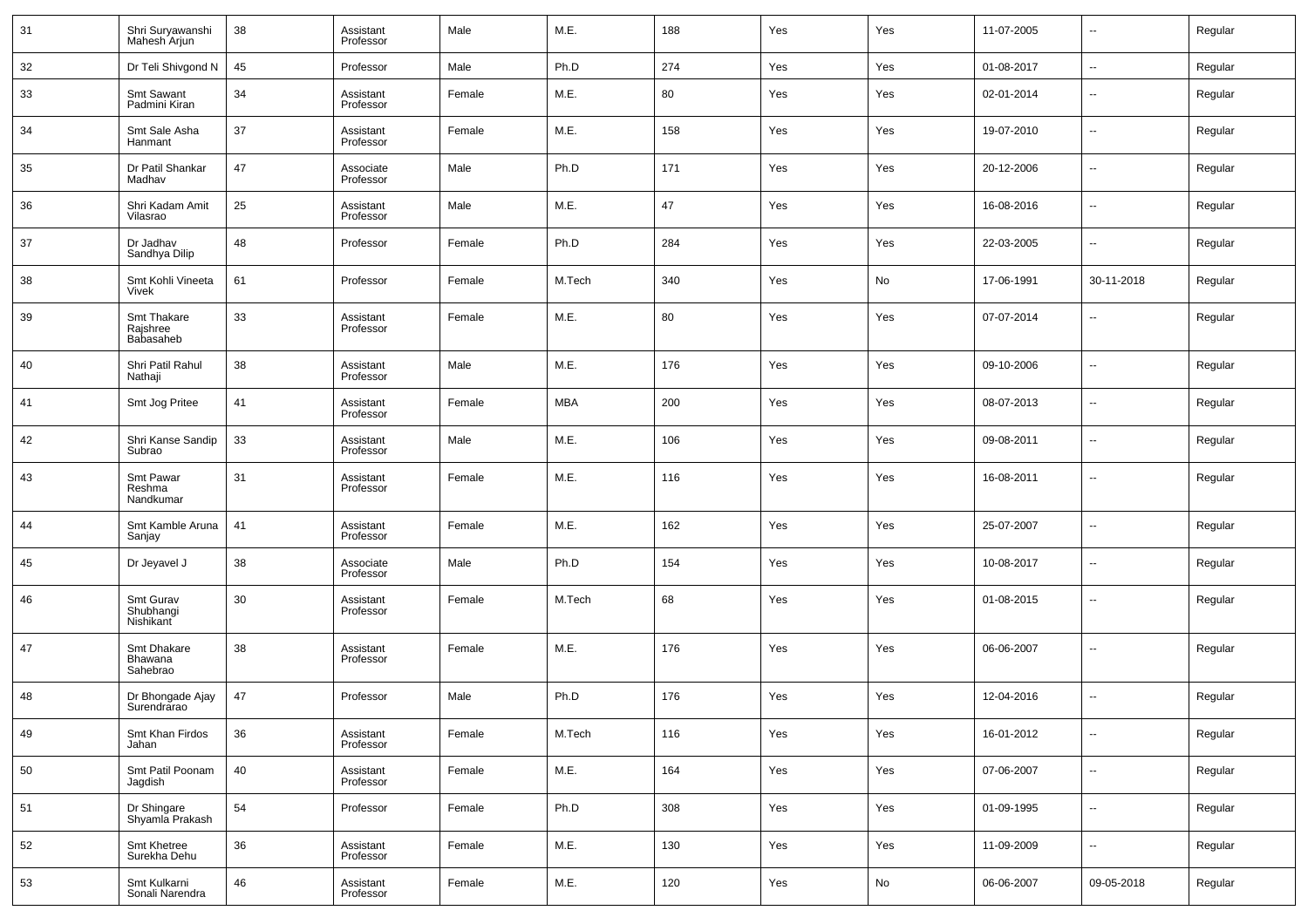| 54 | Dr Zade Preeti                          | 43 | Assistant<br>Professor | Female | Ph.D    | 120 | Yes | No  | 01-02-2007 | 31-12-2018               | Regular |
|----|-----------------------------------------|----|------------------------|--------|---------|-----|-----|-----|------------|--------------------------|---------|
| 55 | Smt Ghuge<br>Madhuri Sahebrao           | 36 | Assistant<br>Professor | Female | M.E.    | 165 | Yes | Yes | 06-06-2007 | $\overline{\phantom{a}}$ | Regular |
| 56 | Shri Patil Sandeep<br>Ramesh            | 35 | Assistant<br>Professor | Male   | M.A     | 102 | Yes | Yes | 01-01-2013 | н.                       | Regular |
| 57 | Shri Fulzele<br>Prasanjeet<br>Yashawant | 33 | Assistant<br>Professor | Male   | M.E.    | 116 | Yes | Yes | 11-02-2009 | $\overline{\phantom{a}}$ | Regular |
| 58 | Shri Mandhare<br>Jagdish Bhagwan        | 44 | Assistant<br>Professor | Male   | M.E.    | 241 | Yes | Yes | 20-07-2001 | $\overline{\phantom{a}}$ | Regular |
| 59 | Smt Kamble<br><b>Torana Nitin</b>       | 40 | Assistant<br>Professor | Female | M.E.    | 107 | Yes | Yes | 18-04-2012 | ÷.                       | Regular |
| 60 | Shri Salunkhe<br>Madhav J               | 34 | Assistant<br>Professor | Male   | M.E.    | 144 | Yes | Yes | 20-07-2017 | $\overline{\phantom{a}}$ | Regular |
| 61 | Shri<br>Dharmadhikari<br>Sagar Rajendra | 32 | Assistant<br>Professor | Male   | M.Tech  | 56  | Yes | No  | 02-01-2014 | 16-08-2018               | Regular |
| 62 | Shri Pawar<br>Pruthviraj<br>Rajendra    | 30 | Assistant<br>Professor | Male   | M.Tech  | 61  | Yes | Yes | 18-03-2016 | --                       | Regular |
| 63 | Shri Patil Jaydeep<br>Sarjerao          | 39 | Assistant<br>Professor | Male   | M.Tech  | 144 | Yes | Yes | 21-08-2007 | --                       | Regular |
| 64 | Shri Bhosale<br>Prashant Vishnu         | 43 | Assistant<br>Professor | Male   | M.E.    | 158 | Yes | Yes | 15-01-2008 | --                       | Regular |
| 65 | Dr Gawade<br>Rajendra<br>Jagannath      | 56 | Assistant<br>Professor | Male   | Ph.D    | 224 | Yes | Yes | 25-07-2002 | --                       | Regular |
| 66 | Shri Balkhande<br>Balasaheb<br>Wamanrao | 44 | Assistant<br>Professor | Male   | M.E.    | 164 | Yes | Yes | 08-08-2007 | ۵.                       | Regular |
| 67 | Shri Thorat<br>Yashwant<br>Bapurao      | 51 | Other                  | Male   | M. Phil | 272 | Yes | Yes | 01-08-1998 | --                       | Regular |
| 68 | Smt Patel Shital<br>Viral               | 45 | Assistant<br>Professor | Female | M.E.    | 176 | Yes | Yes | 16-08-2011 | --                       | Regular |
| 69 | Shri Kharade<br>Prakash Anandrao        | 52 | Associate<br>Professor | Male   | M.E.    | 236 | Yes | Yes | 20-08-2001 | --                       | Regular |
| 70 | Shri Kumbhar<br>Gajanan Babu            | 41 | Assistant<br>Professor | Male   | M.E.    | 72  | Yes | Yes | 01-03-2015 | --                       | Regular |
| 71 | Shri Patil<br>Prathamesh<br>Dattatrya   | 31 | Assistant<br>Professor | Male   | M.Tech  | 68  | Yes | Yes | 01-08-2015 | --                       | Regular |
| 72 | Shri Mane<br>Shekhar Milind             | 34 | Assistant<br>Professor | Male   | M.E.    | 87  | Yes | Yes | 02-01-2014 | ÷.                       | Regular |
| 73 | Shri Kadam<br>Sanjay Shahaji            | 50 | Assistant<br>Professor | Male   | M.E.    | 158 | Yes | Yes | 15-01-2008 | ÷.                       | Regular |
| 74 | Shri Jadhav<br>Mahadev<br>Ramchandra    | 53 | Assistant<br>Professor | Male   | M.Sc.   | 356 | Yes | Yes | 01-06-1991 | Ξ.                       | Regular |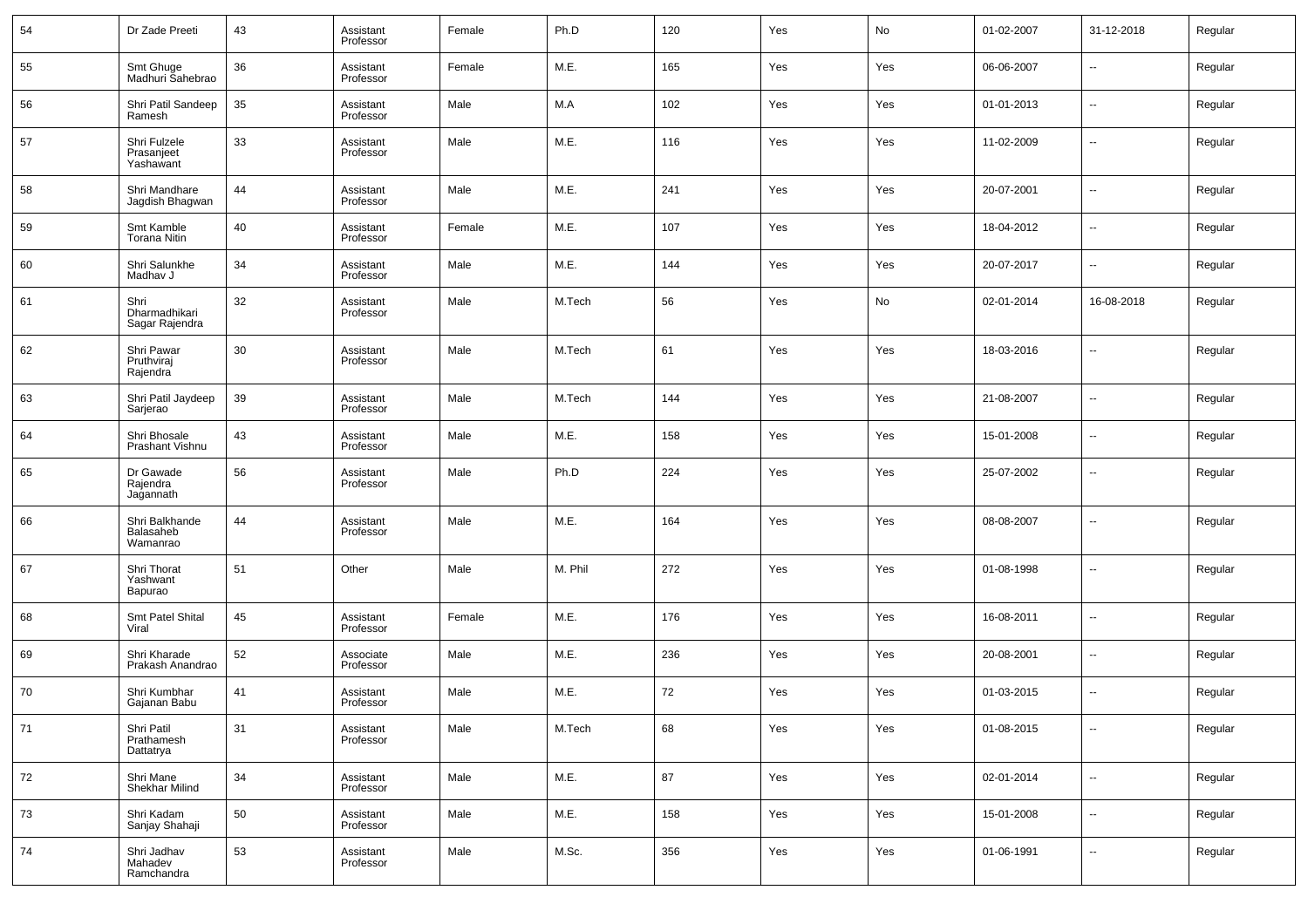| 75 | Shri Jadhav Sunil<br>Pundlik           | 53 | Assistant<br>Professor | Male   | M.E.   | 108 | Yes | Yes | 25-07-2011 | $\overline{\phantom{a}}$ | Regular |
|----|----------------------------------------|----|------------------------|--------|--------|-----|-----|-----|------------|--------------------------|---------|
| 76 | Smt Sawarkar<br>Mohini Mohan           | 39 | Assistant<br>Professor | Female | M.E.   | 152 | Yes | Yes | 22-08-2008 | $\overline{\phantom{a}}$ | Regular |
| 77 | Dr Bagal Manisha<br>Vitthal            | 47 | Professor              | Female | Ph.D   | 164 | Yes | Yes | 04-06-2007 | $\overline{\phantom{a}}$ | Regular |
| 78 | Smt Mane<br>Sulkshana<br>Bausaheb      | 40 | Assistant<br>Professor | Female | M.E.   | 164 | Yes | Yes | 26-07-2007 | $\overline{\phantom{a}}$ | Regular |
| 79 | Shri Gondil<br>Shivsagar A             | 32 | Assistant<br>Professor | Male   | M.Tech | 118 | Yes | Yes | 26-01-2017 | $\mathbf{u}$             | Regular |
| 80 | Smt Ghag Deepa<br>Sachin               | 39 | Assistant<br>Professor | Female | M.E.   | 68  | Yes | Yes | 05-01-2015 | $\ddotsc$                | Regular |
| 81 | Shri Ingle Nitin<br>Ramchandra         | 35 | Assistant<br>Professor | Male   | M.E.   | 92  | Yes | Yes | 08-07-2013 | $\overline{\phantom{a}}$ | Regular |
| 82 | Shri Sale<br>Hanamant<br>Bhagwan       | 37 | Assistant<br>Professor | Male   | M.Tech | 173 | Yes | Yes | 20-02-2006 | $\overline{\phantom{a}}$ | Regular |
| 83 | Smt Patil Rupali<br>Sachin             | 38 | Assistant<br>Professor | Female | M.E.   | 104 | Yes | Yes | 16-07-2012 | -−                       | Regular |
| 84 | Smt Mhatre Sonali<br>Narayan           | 40 | Assistant<br>Professor | Female | M.E.   | 188 | Yes | Yes | 11-07-2005 | -−                       | Regular |
| 85 | Shri Patil<br>Vijayakumar<br>Nandkumar | 36 | Assistant<br>Professor | Male   | M.E.   | 152 | Yes | Yes | 05-08-2016 | --                       | Regular |
| 86 | Shri Katke Ganesh<br>Suryakant         | 31 | Assistant<br>Professor | Male   | M.Tech | 68  | Yes | Yes | 01-08-2015 | -−                       | Regular |
| 87 | Smt Qazi Amina<br>Aziz                 | 32 | Assistant<br>Professor | Female | M.E.   | 92  | Yes | Yes | 08-09-2013 | $\overline{\phantom{a}}$ | Regular |
| 88 | Smt Mane Sonali<br>Jotiram             | 41 | Assistant<br>Professor | Female | M.E.   | 158 | Yes | Yes | 09-01-2008 | -−                       | Regular |
| 89 | Shri Pawar Anil<br><b>Bhanudas</b>     | 58 | Associate<br>Professor | Male   | M.Sc.  | 308 | Yes | Yes | 31-07-1995 | $\overline{\phantom{a}}$ | Regular |
| 90 | Smt Bhole<br>Manisha Kishor            | 40 | Assistant<br>Professor | Female | M.E.   | 171 | Yes | Yes | 22-01-2007 | -−                       | Regular |
| 91 | Dr Singh Bhawna<br>Ruchi               | 42 | Assistant<br>Professor | Female | Ph.D   | 118 | Yes | Yes | 08-09-2010 | $\overline{\phantom{a}}$ | Regular |
| 92 | Smt Barshe<br>Shweta Babu              | 39 | Assistant<br>Professor | Female | M.E.   | 164 | Yes | Yes | 22-08-2007 | -−                       | Regular |
| 93 | Shri Deshmukh<br>Ramesh Shivaram       | 50 | Other                  | Male   | MP.Ed. | 272 | Yes | Yes | 18-08-1998 | -−                       | Regular |
| 94 | Dr Pant Reena                          | 54 | Associate<br>Professor | Female | Ph.D   | 332 | Yes | Yes | 08-07-1994 | $\overline{\phantom{a}}$ | Regular |
| 95 | Shri Pawar Dilip<br>Nageshwar          | 54 | Associate<br>Professor | Male   | M.E.   | 178 | Yes | Yes | 03-02-2006 | --                       | Regular |
| 96 | Shri Chavan<br>Hitendra Ashok          | 31 | Assistant<br>Professor | Male   | B.E    | 111 | Yes | Yes | 02-01-2012 | $\overline{\phantom{a}}$ | Regular |
| 97 | Shri Pawar Vikas<br>Bhimrao            | 51 | Assistant<br>Professor | Male   | M.Sc.  | 188 | Yes | Yes | 11-07-2005 | ۰.                       | Regular |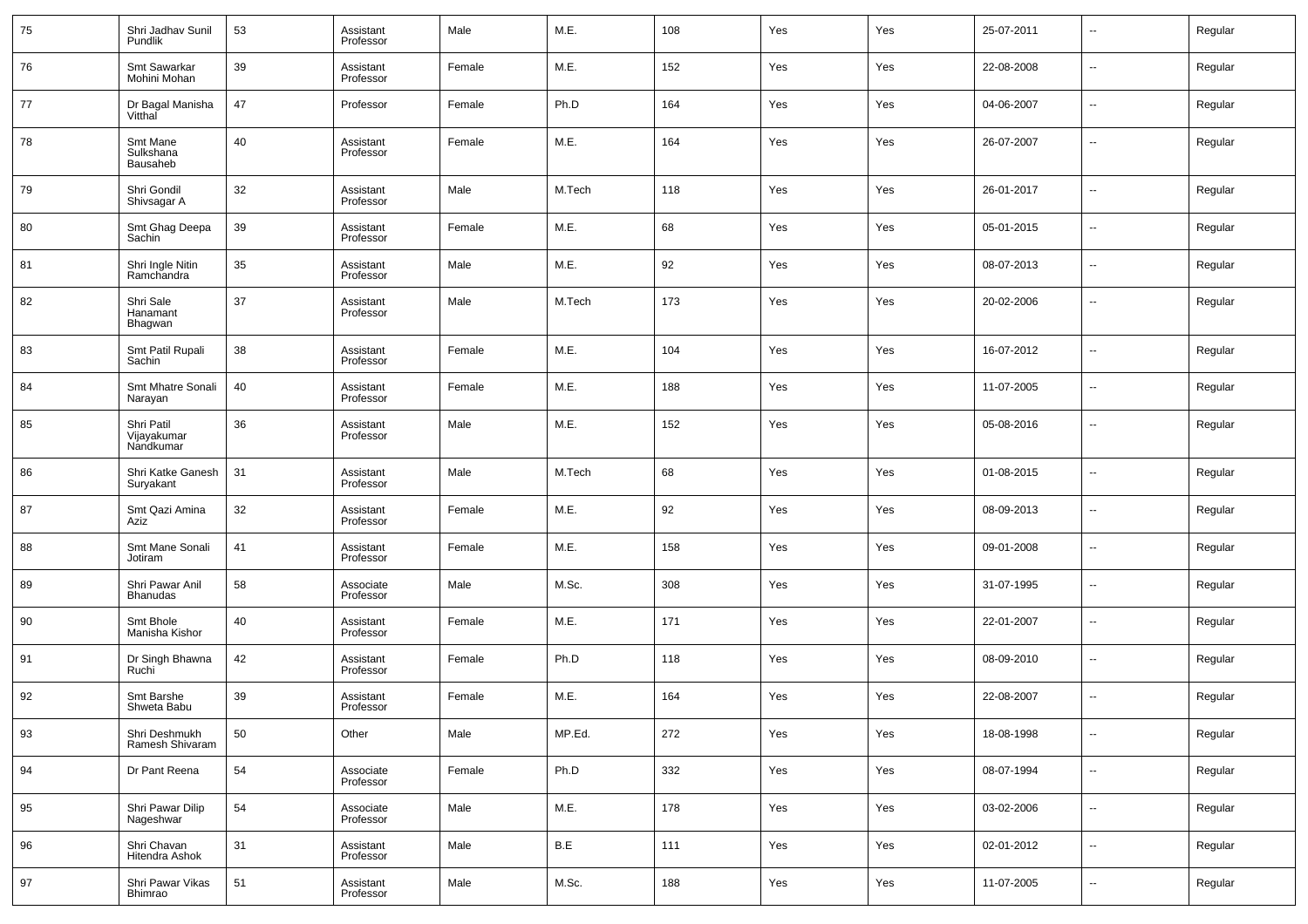| 98  | Smt Bhendale<br>Manisha Amol             | 41 | Assistant<br>Professor | Female | M.E.   | 166 | Yes | Yes | 07-06-2007 | $\sim$         | Regular |
|-----|------------------------------------------|----|------------------------|--------|--------|-----|-----|-----|------------|----------------|---------|
| 99  | Dr Kadam<br>Jagannath Jijaba             | 50 | Professor              | Male   | Ph.D   | 320 | Yes | Yes | 07-05-1994 | $\sim$         | Regular |
| 100 | Shri Mane Ranjit<br>Rajaram              | 37 | Assistant<br>Professor | Male   | M.E.   | 128 | Yes | Yes | 15-09-2011 | $\sim$         | Regular |
| 101 | Shri Pawar<br>Kuldeep Shrirang           | 34 | Assistant<br>Professor | Male   | M.E.   | 80  | Yes | Yes | 02-01-2014 | $\sim$         | Regular |
| 102 | Shri Thorat<br>Zunzarrao<br>Vilasrao     | 46 | Assistant<br>Professor | Male   | M.E.   | 140 | Yes | Yes | 14-09-2009 | $\sim$         | Regular |
| 103 | Shri Ghugare<br>Ravindra<br>Ramchandra   | 34 | Assistant<br>Professor | Male   | M.Tech | 116 | Yes | Yes | 05-08-2016 | --             | Regular |
| 104 | Shri Lonare Girish<br>Mahadevrao         | 42 | Associate<br>Professor | Male   | M.E.   | 199 | Yes | Yes | 19-12-2003 | --             | Regular |
| 105 | Shri Gund Ankush<br>Madhukar             | 41 | Assistant<br>Professor | Male   | M.E.   | 212 | Yes | Yes | 18-12-2003 | --             | Regular |
| 106 | Smt Sharma Nidhi                         | 40 | Assistant<br>Professor | Female | M.E.   | 232 | Yes | Yes | 01-12-2003 | --             | Regular |
| 107 | Smt Kashid<br>Archana<br>Udyakumar       | 40 | Assistant<br>Professor | Female | M.Sc.  | 156 | Yes | Yes | 07-06-2007 | --             | Regular |
| 108 | Smt Patil Savita<br>Vijaysing            | 42 | Assistant<br>Professor | Female | M.Tech | 210 | Yes | Yes | 01-12-2003 | $\sim$         | Regular |
| 109 | Shri Mane Vijay<br>Balaso                | 47 | Assistant<br>Professor | Male   | M.E.   | 164 | Yes | Yes | 18-07-2007 | $\sim$         | Regular |
| 110 | Dr Bhandari Kiran<br>A                   | 42 | Professor              | Male   | Ph.D   | 92  | Yes | No  | 01-08-2017 | 22-06-2018     | Regular |
| 111 | Dr Shaikh Mohd<br>Zafar                  | 55 | Professor              | Male   | Ph.D   | 360 | Yes | No  | 01-04-2011 | 21-02-2019     | Regular |
| 112 | Shri Jadhav<br>Shashikant<br>Dnyandev    | 56 | Assistant<br>Professor | Male   | M.E.   | 272 | Yes | Yes | 03-08-1998 | --             | Regular |
| 113 | Shri Mandake<br>Manoj Bhimrao            | 37 | Assistant<br>Professor | Male   | M.E.   | 188 | Yes | Yes | 11-07-2005 | --             | Regular |
| 114 | Shri Kharade<br>Dhanaji Shivaji          | 47 | Assistant<br>Professor | Male   | B.E    | 294 | Yes | Yes | 01-01-2000 | --             | Regular |
| 115 | Shri Jagatap<br>Govind<br>Vishwanath     | 33 | Assistant<br>Professor | Male   | M.Tech | 92  | Yes | Yes | 08-08-2013 | $\overline{a}$ | Regular |
| 116 | Shri Wategaonkar<br>Somnath<br>Raghunath | 41 | Assistant<br>Professor | Male   | M.E.   | 176 | Yes | Yes | 14-07-2007 | $\sim$         | Regular |
| 117 | Smt Thokal<br>Ashwini Gajanan            | 36 | Assistant<br>Professor | Female | M.E.   | 152 | Yes | Yes | 30-08-2008 | $\sim$         | Regular |
| 118 | Shri Raskar Dipak<br>Sanakar             | 32 | Assistant<br>Professor | Male   | M.E.   | 140 | Yes | Yes | 05-08-2016 | $\sim$         | Regular |
| 119 | Shri Deshmukh<br>Jotiram Krishna         | 44 | Associate<br>Professor | Male   | M.E.   | 252 | Yes | Yes | 27-07-1999 | н.             | Regular |